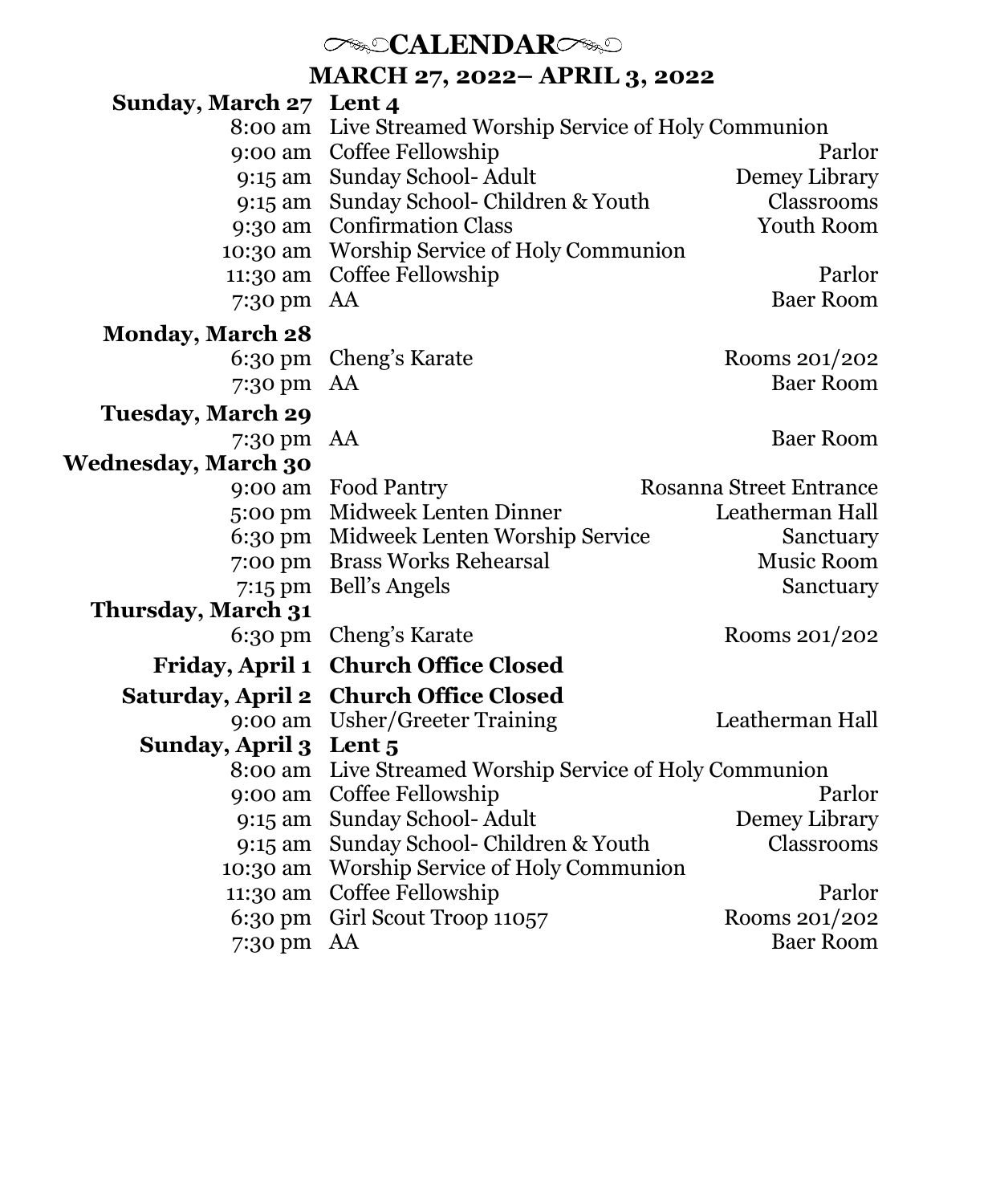# **ANNOUNCEMENTS**

## **SOCIAL MINISTRY**

**Lenten Sock Drive through Palm/Passion Sunday** Socks are one of the items most needed by the homeless and transient population. Bring your donations to the narthex and place them in the large sock. Socks will be divided between Christ Lutheran Harrisburg and the Bethesda Mission. So far, we have collected **321** pairs of socks. Help us beat last year's record of 602 pairs of socks!

#### **WORSHIP**

## **March Sunday Coffee Fellowship** hosted by: The Choir



**Order Your Easter Flowers** Each Easter flower is \$11.00. Please complete an order form, found on the table in the narthex and drop off at the church office or the collection plate on Sunday. Print clearly and use a separate form for each dedication. *The deadline to place your orders is Monday, April 4, 2022.*

**First Communion Classes** Pastor Dave will be offering First Communion Classes during the Sunday School Hour (9:15 am to 10:00 am, upstairs classroom). First Communion Classes are for any children ages 5 and up. First Communion classes will be the 3rd Sunday of each month. See Pastor Dave for more information



## **FAMILY & YOUTH**



**Do you love being part of Zion?** Do you want to help others find friends in faith at Zion? If so, you should be part of our Greeter/Usher team. We know that many people visit church for the first-time during Easter, so we are having a training on April 2nd  $\omega$  9am in Leatherman Hall. This is an opportunity for current greeters/ushers to have a refresher course and also for those considering this ministry to come and learn more about it. If you have questions, contact Pastor Laura  $(zion family and vouth 1753@gmail.com)$ .

**Children's Church** (for children ages Toddler-5th Grade) Children at the 10:30 am service are invited to walk to the parlor with Pastor Laura following the puppet show to have fun at Children's Church during the sermon. Children will return to the sanctuary in time to have communion with their families. If you are interested in assisting with Children's Church and/or have any questions, please contact Pastor Laura.



#### **HUMMELSTOWN FOOD PANTRY NEEDS**

Thank you for your continued support and donations. Your food donations are greatly appreciated. **The following items are needed to stock the shelves:** Spam, spaghetti sauce, kidney beans, evaporated milk, and instant oatmeal.

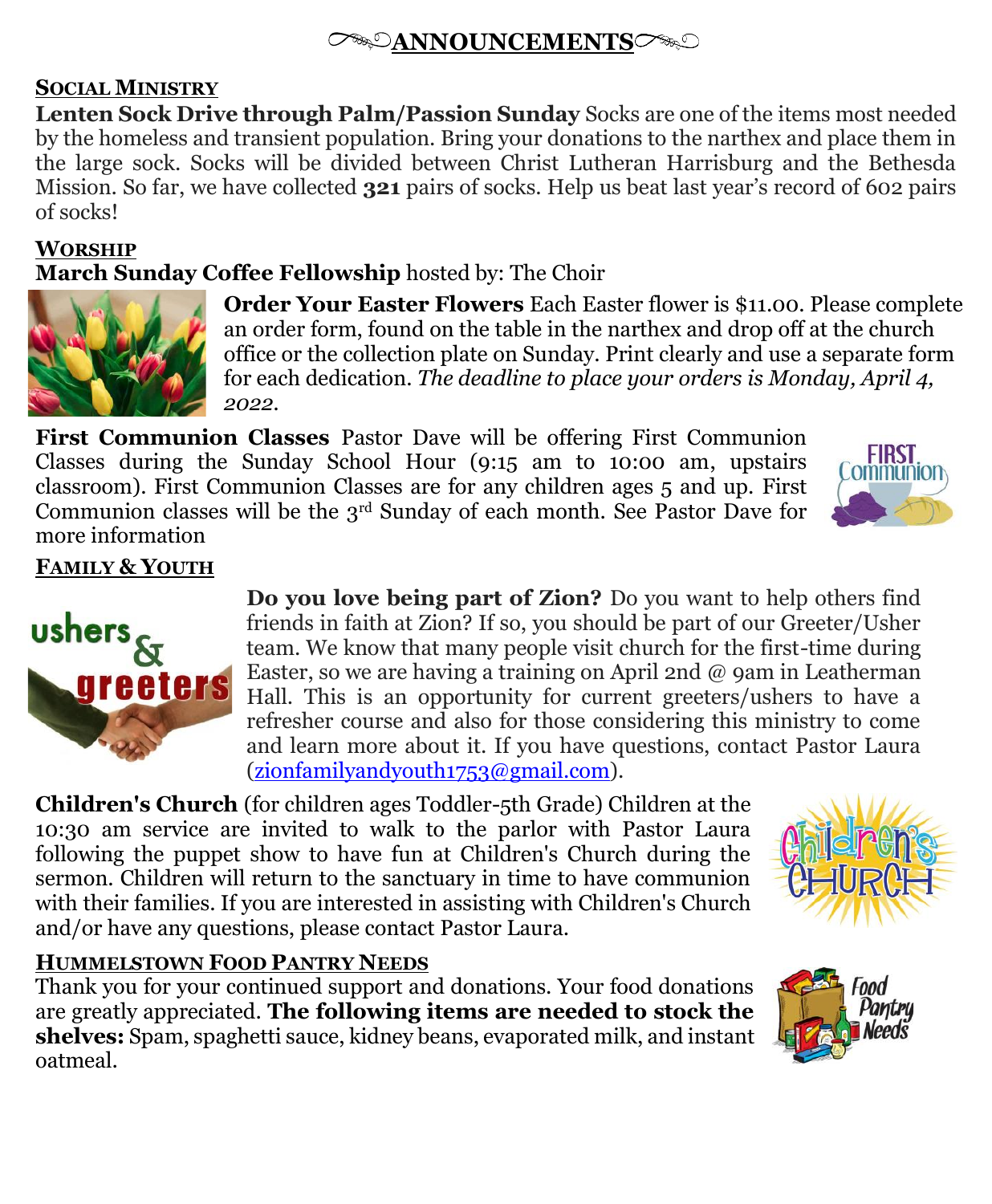#### **ADULT SUNDAY SCHOOL**



**9:15 am in the Demey Library** - We will be delving into the history and literature surrounding the last days of Jesus' life. AJ Levine sets the narrative in historical context and analyzes the risks and motives of the story's characters. Each session makes use of a video that is 8 to 10 minutes long.

March 27 – The First Dinner: Risking Rejection – Jesus' Teaching in the Temple Discussion Leader- John Kiessling

#### **WONDERFUL WOMEN OF GOD**



The wonderful women of God will be taking a short break. They will resume meeting again on Wednesday, April 27, 2022, at 10:30 am in the Demey Library to continue the lessons from Rob Bell's book "Love Wins."

## **BIRTHDAYS THIS WEEK**



Birthdays March 27– April 2, 2022

Nancy Weikel- 03/28 Diane Schubert- 03/28

Brandon Lutz- 03/28 Patti Kiessling- 03/29 Edith Wiestling- 03/31 Great Kiessling- 03/31

#### **FINANCIAL REPORT**

| <b>Week of 3/20/22</b> |                          |                    |              |
|------------------------|--------------------------|--------------------|--------------|
|                        | UNIFIED<br><b>GIVING</b> | <b>SPONSORSHIP</b> | <b>TOTAL</b> |
| Prior Sunday 2022      | \$5,168                  |                    | \$5,168      |
| YTD 2022 Actual        | \$57,732                 | \$860              | \$58,592     |
| YTD 2022 Budget        | \$62,193                 | \$1,380            | \$63,573     |
| YTD 2022 Variance      | $(*4,461)$               | $(\$520)$          | $(*4,981)$   |
| YTD 2021 Actual        | \$61,207                 | \$945              | \$62,152     |